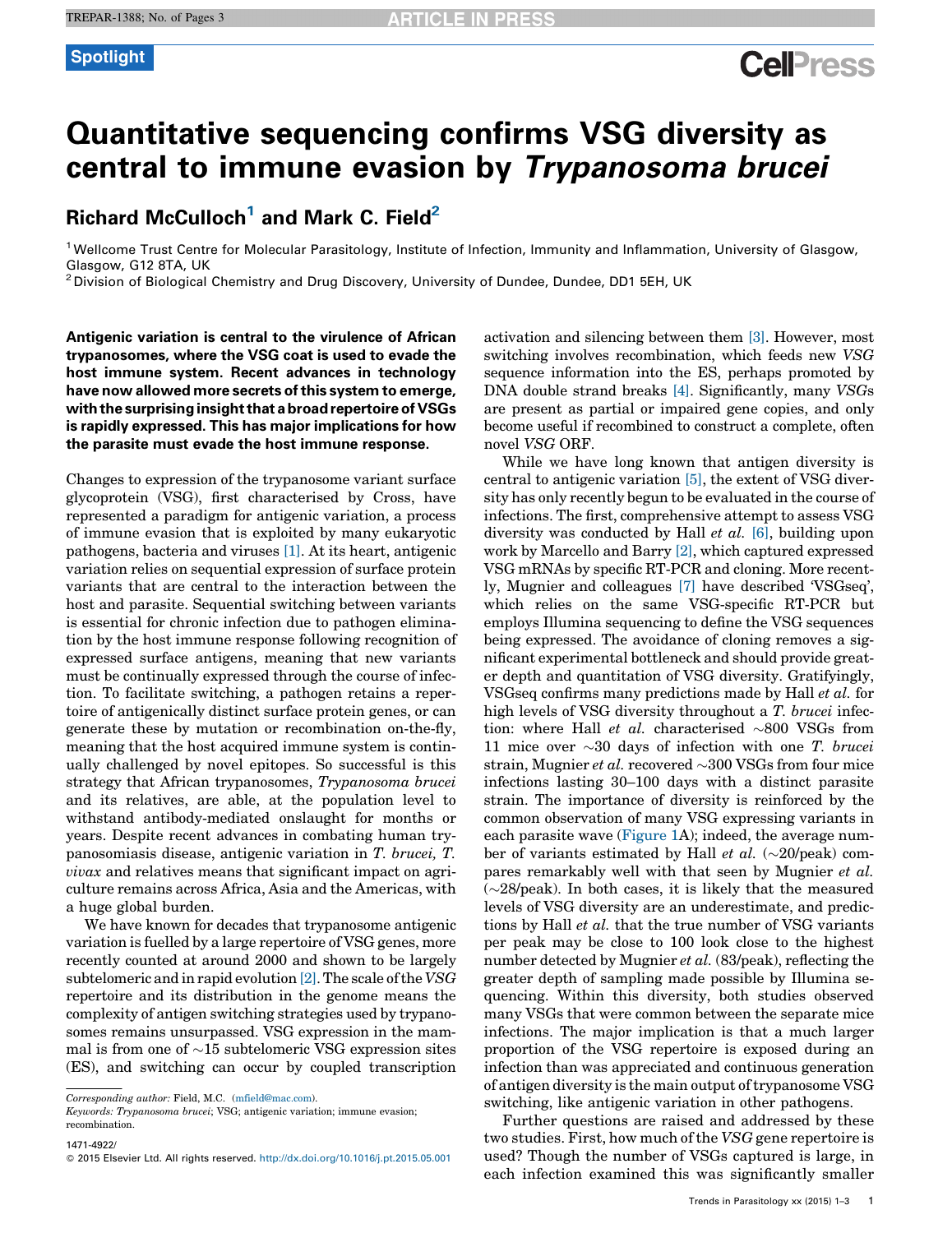<span id="page-1-0"></span>

Figure 1. Patterns and hierarchy of variant surface glycoprotein (VSG) expression. (A) A small number of VSG variants ('major') can dominant parasite peaks within the infecting population, but the total number of variants expressed at any one time is considerably greater: Hall et al. and Mugnier et al. indicate that this can surpass 80 VSGs for an individual wave. The first peak is frequently dominated by the VSG expressed at the point of infection (red arrow) and is shown in grey. The overall parasitaemia does not vary greatly, and there may be many VSGs that are present in low abundance ('minor'). (B) Each circle represents a VSG repertoire for an individual animal, and which is common to a differential extent between individuals. Throughout infection many VSGs are expressed. Intact VSG genes that directly encoding a functional VSG coat, are expressed early in infections (bright colors) and represent ~10% or more of the repertoire of 2000 *VSG* genes. Later in infection the formation of mosaic VSGs likely predominates (duller colors), where multiple VSG genes and pseudogenes recombine by segmental gene conversion. The number of VSG coats that are generated in the later phase of the infection may be significantly greater than the ~2000 *VSG* genes available, and it is possible that host-specific cohorts are selected for, a 'stochastic swarm', as opposed to a more ordered progression where the VSG cohorts are similar between individuals.

than oft-cited 2000 VSGs in the genome. Does this indicate than that the usable VSG repertoire is smaller than the gene number? This appears unlikely, as both studies stress that sampling and sequencing strategies likely underestimate the true level of VSG diversity. Indeed, it is possible that diversity is distinct in larger hosts, such as cattle. More importantly, antigenic variation and the VSG repertoire does not merely contribute towards extending the length of infection in a single host but also towards host immunity at a population level, and facilitating superinfection. One significant challenge to understanding VSG expression potential is cross reactivity. Many VSGs are part of families [\[2\],](#page-2-0) which likely also decreases the effective number of antigenically distinct VSGs. More work is needed in this regard, but Hall et al. have demonstrated that VSGs closely related at the sequence level and generated late in infections can retain antigenic distinctness [\[6\]](#page-2-0).

A second question is, how is the VSG gene repertoire used? Both studies agree that, for the most part, expressed VSGs are distinct between early and late infections, consistent with the suggestion that the VSG repertoire is activated in a semi-predictable hierarchy (Figure 1B) [\[8\].](#page-2-0) A key feature of this hierarchy is that generation of novel, 'mosaic' VSG genes predominates late in infections, after the more readily activated functional VSGs have been utilised. Addressing this was problematic for Mugnier et al., due to lack of an annotated VSG gene repertoire in the T. brucei strain used, but Hall et al. make it clear that VSG mosaics predominate in long-term infections. The route by which mosaic VSG genes are formed, segmental gene conversion, allows the parasite to activate